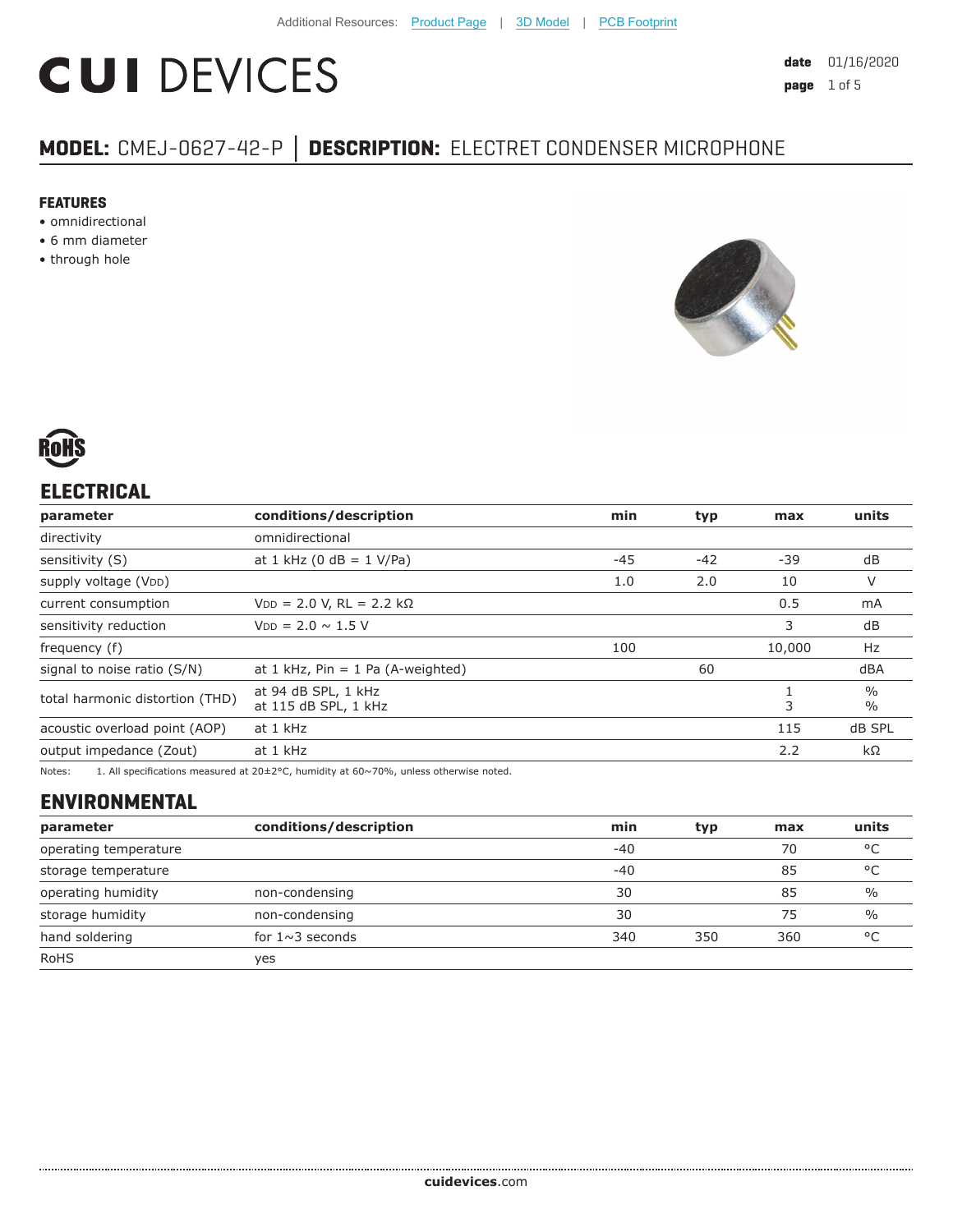#### **MECHANICAL**

| parameter     | conditions/description | min | typ  | max | units |
|---------------|------------------------|-----|------|-----|-------|
| dimensions    | $06.0 \times 2.7$      |     |      |     | mm    |
| acoustic port | top                    |     |      |     |       |
| terminals     | pins                   |     |      |     |       |
| weight        |                        |     | 0.08 |     |       |

#### **MECHANICAL DRAWING**

units: mm tolerance: ±0.2 mm

| <b>TERMINAL CONNECTIONS</b> |                 |  |  |
|-----------------------------|-----------------|--|--|
| TFRM.                       | <b>FUNCTION</b> |  |  |
|                             | Output $(+)$    |  |  |
| $\mathcal{L}$               | $GND$ $(-)$     |  |  |







#### Recommended PCB Layout Top View

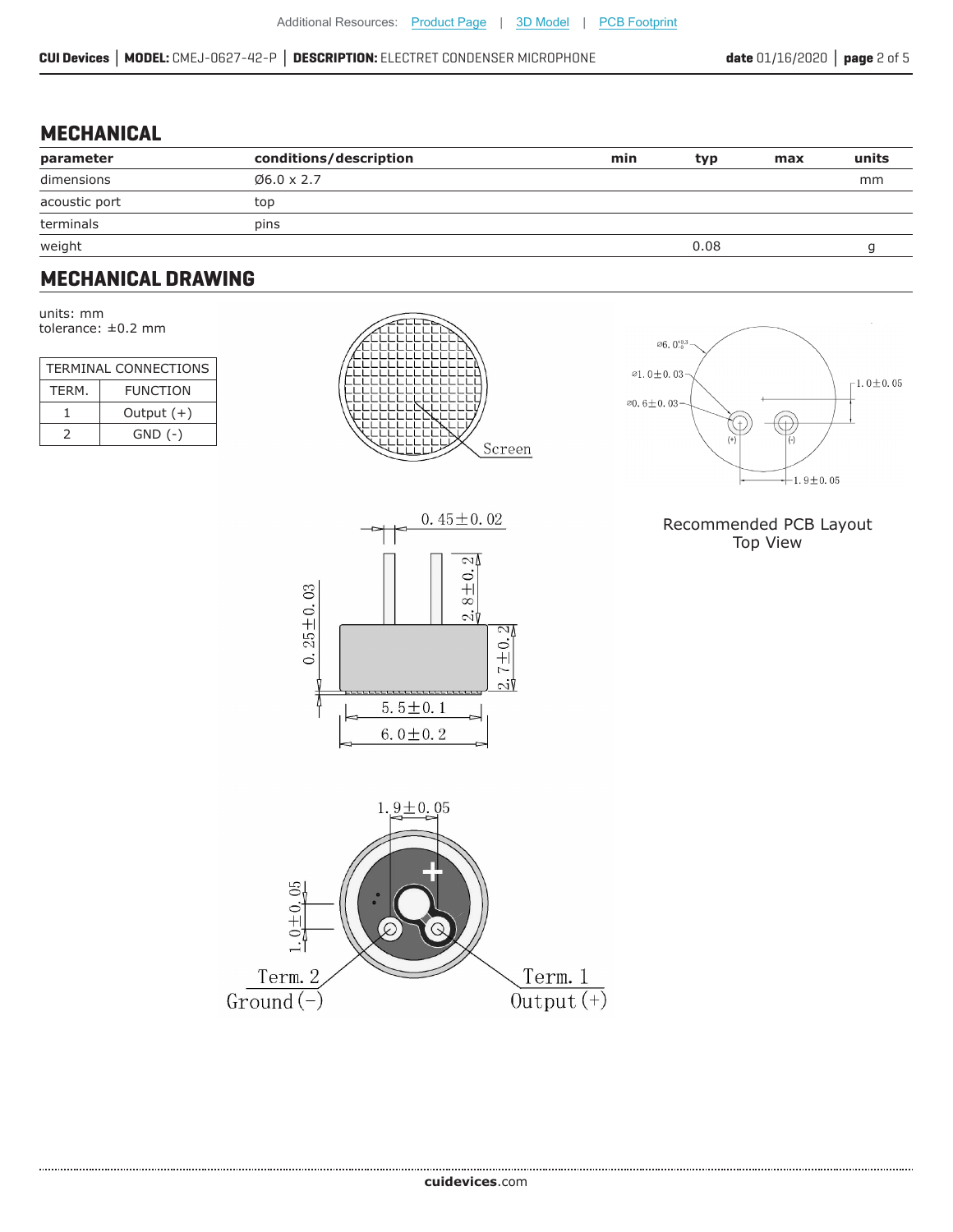## **FREQUENCY RESPONSE CURVE**



#### **APPLICATION CIRCUIT**

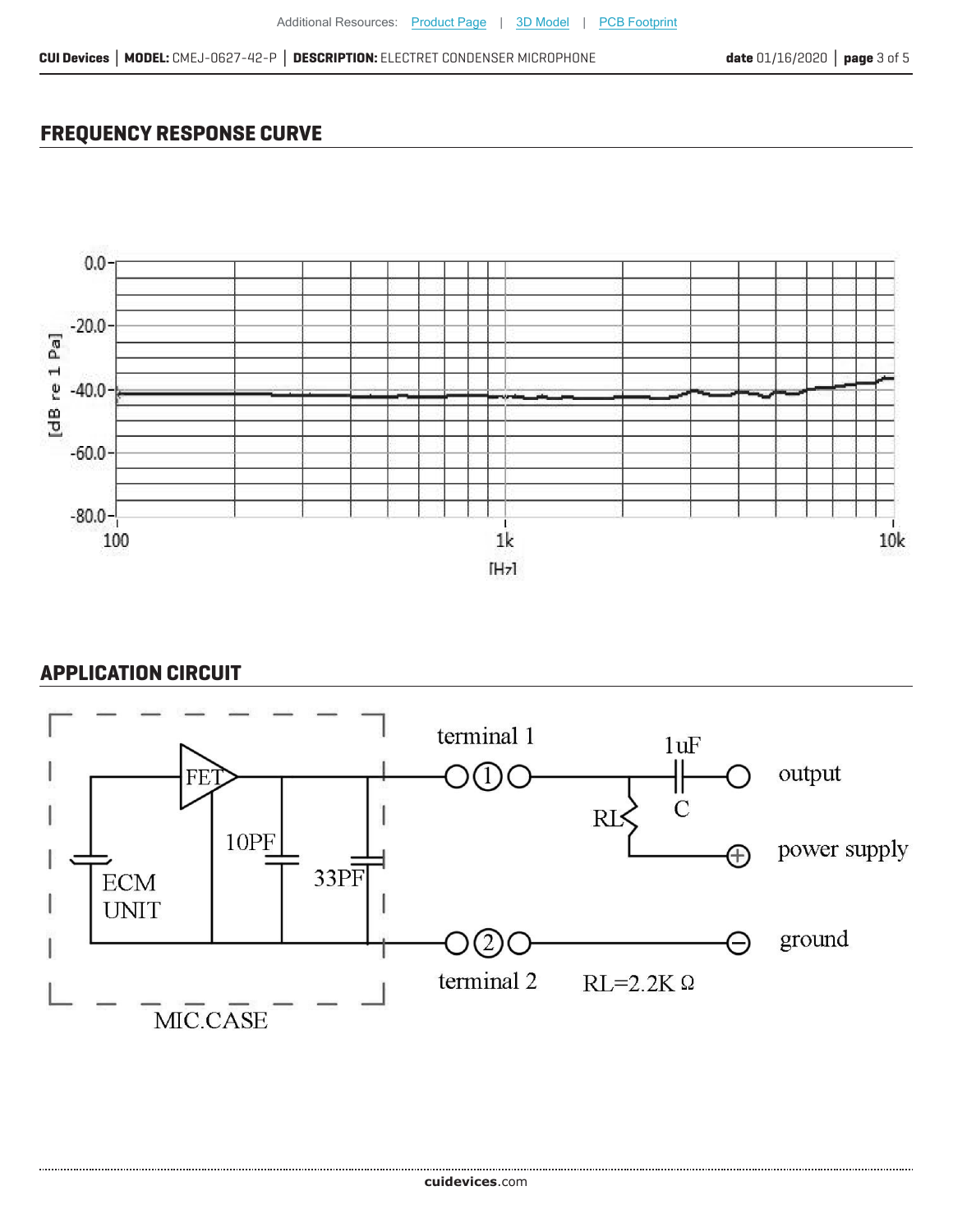#### **PACKAGING**

Carton QTY: 10,000 pcs